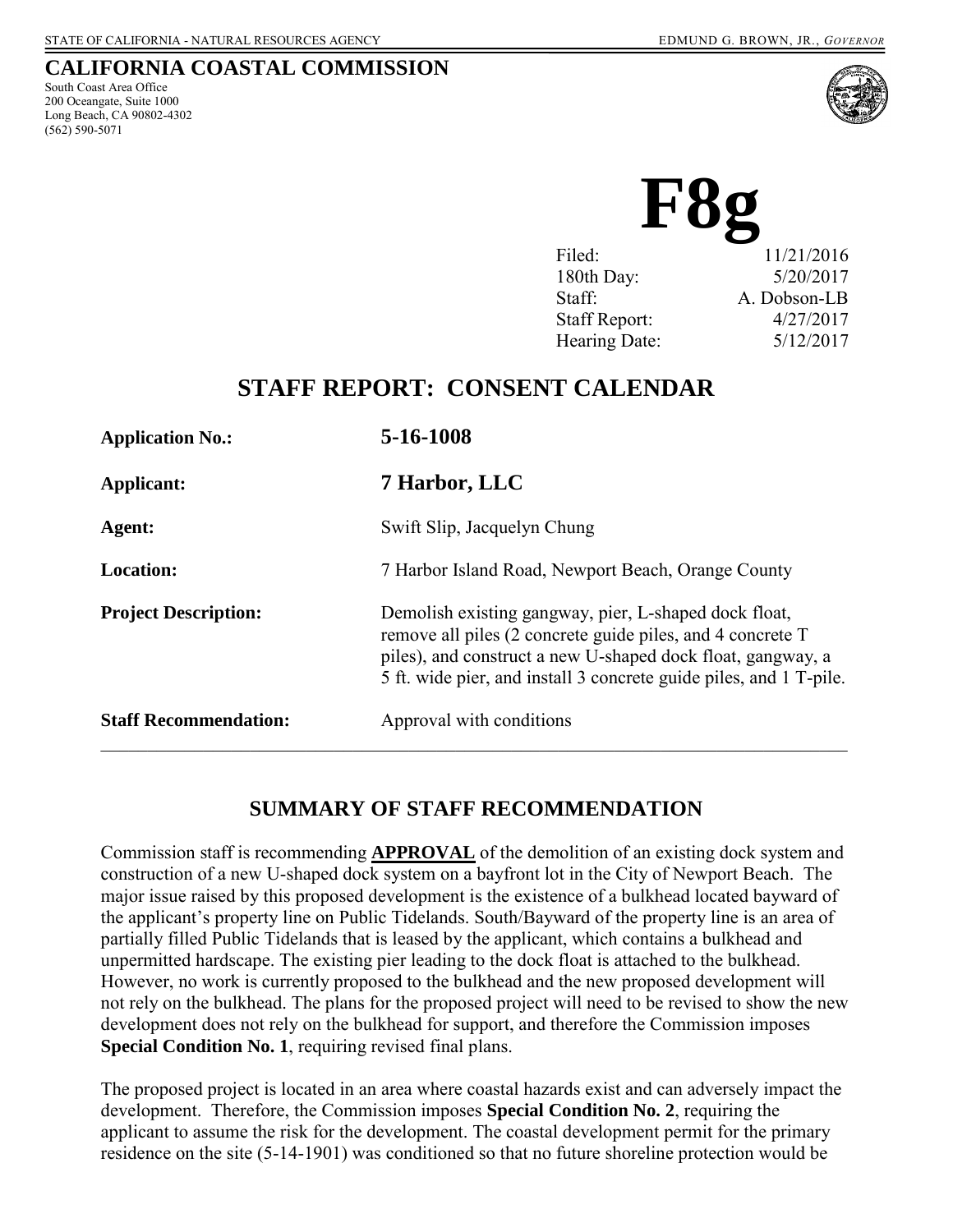permitted. **Special Condition No. 3** of this permit ensures that there will be no maintenance or expansion of the current bulkhead.

During construction and post construction, the proposed project has potential for adverse impacts to water quality and marine resources. Therefore, **Special Condition No. 4** is imposed in order to minimize any impacts to water quality and marine resources the proposed project may result in. **Special Conditions Nos. 5 and 6** ensure that the marine habitat is not negatively impacted by the project and requires pre-construction Eelgrass and Calupera surveys be submitted.

Public Tidelands are located bayward of the project site. A 30 foot long section of the tidelands are leased to the applicant by the County of Orange, and the bulkhead is located on the leased land. The tidelands seaward of the bulkhead are Public Tidelands that are not under lease and are accessible to the public. As long as the new dock system does not rely on the existing bulkhead, and the public is still able to access the tidelands seaward of the bulkhead, the proposed development will not impact public access. To preserve and maintain access to the public tidelands, **Special Condition No. 7** is imposed stating that the approval of a coastal development permit for the project does not waive any public rights or interest that exist or may exist on the property.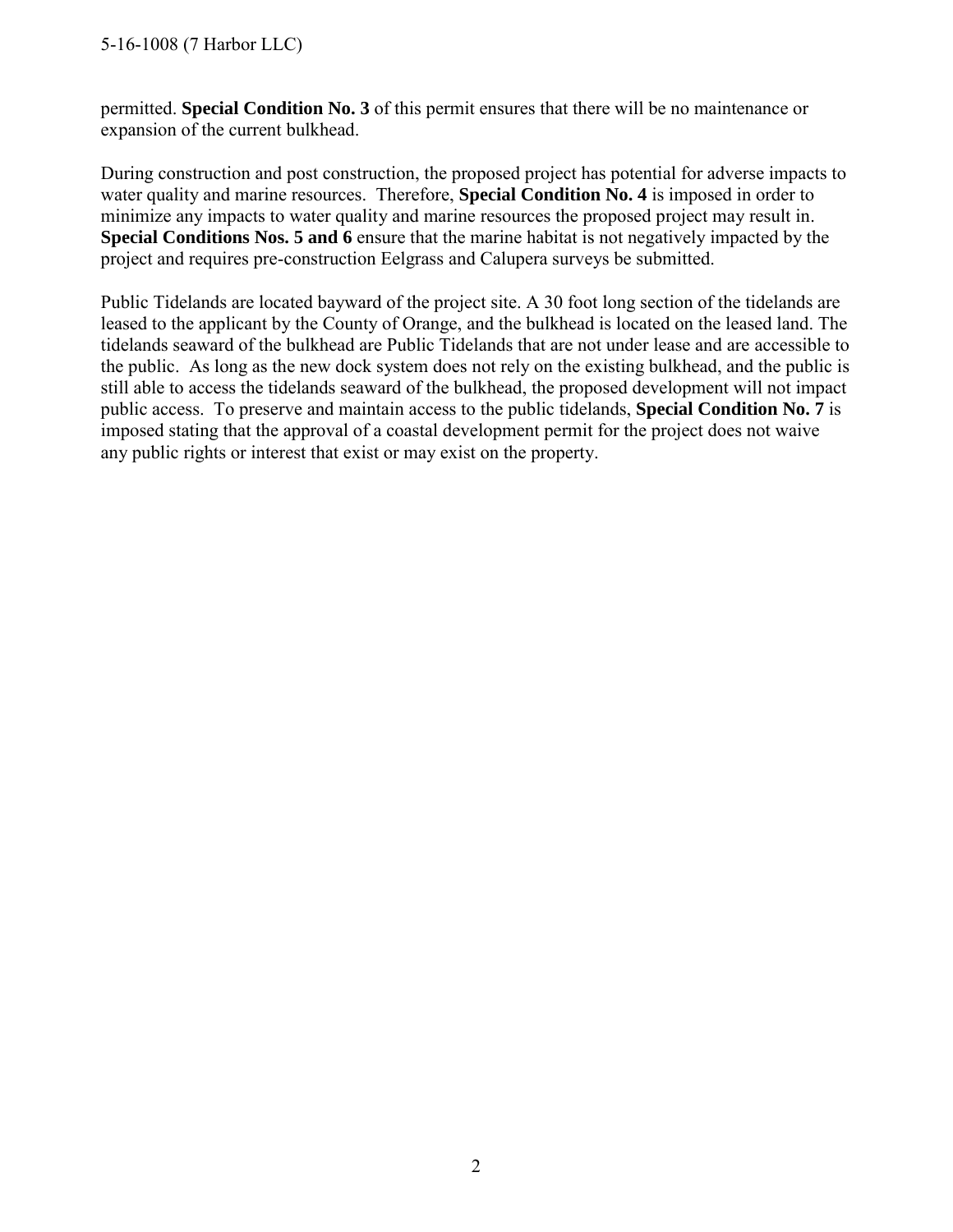# **I. MOTION AND RESOLUTION**

### **Motion:**

*I move that the Commission approve the coastal development permit applications included on the consent calendar in accordance with the staff recommendations.*

Staff recommends a **YES** vote. Passage of this motion will result in approval of all of the permits included on the consent calendar. The motion passes only by affirmative vote of a majority of the Commissioners present.

### **Resolution:**

*The Commission hereby approves a coastal development permit for the proposed development and adopts the findings set forth below on grounds that the development as conditioned will be in conformity with the certified Local Coastal Program and the public access and recreation policies of Chapter 3 of the Coastal Act. Approval of the permit complies with the California Environmental Quality Act because either 1) feasible mitigation measures and/or alternatives have been incorporated to substantially lessen any significant adverse effects of the development on the environment, or 2) there are no further feasible mitigation measures or alternatives that would substantially lessen any significant adverse impacts of the development on the environment.* 

# **II. STANDARD CONDITIONS**

This permit is granted subject to the following standard conditions:

- 1. **Notice of Receipt and Acknowledgment**. The permit is not valid and development shall not commence until a copy of the permit, signed by the permittee or authorized agent, acknowledging receipt of the permit and acceptance of the terms and conditions, is returned to the Commission office.
- 2. **Expiration.** If development has not commenced, the permit will expire two years from the date on which the Commission voted on the application. Development shall be pursued in a diligent manner and completed in a reasonable period of time. Application for extension of the permit must be made prior to the expiration date.
- 3. **Interpretation.** Any questions of intent of interpretation of any condition will be resolved by the Executive Director or the Commission.
- 4. **Assignment.** The permit may be assigned to any qualified person, provided assignee files with the Commission an affidavit accepting all terms and conditions of the permit.
- 5. **Terms and Conditions Run with the Land.** These terms and conditions shall be perpetual, and it is the intention of the Commission and the permittee to bind all future owners and possessors of the subject property to the terms and conditions.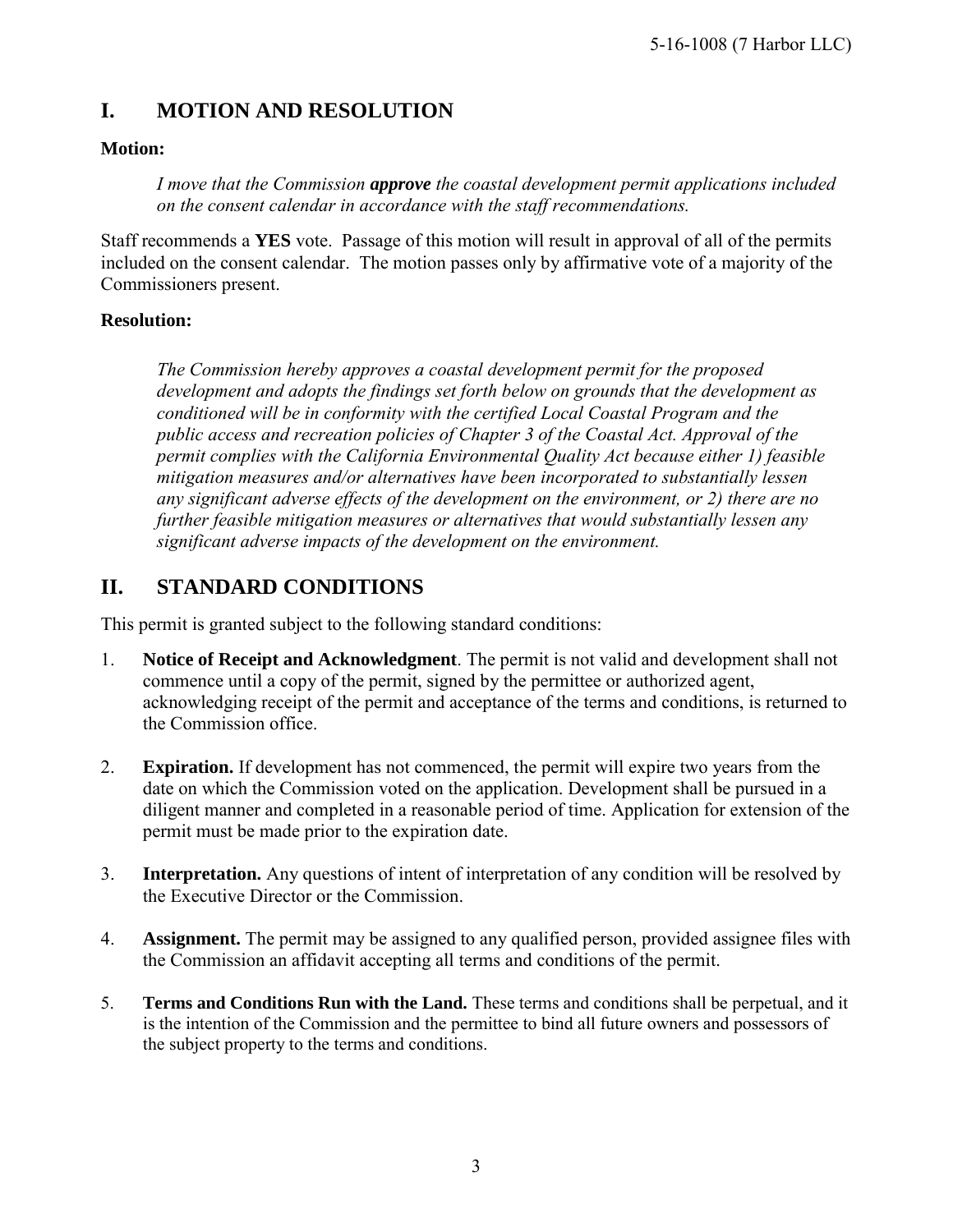# **III. SPECIAL CONDITIONS**

This permit is granted subject to the following special conditions:

### **1. Revised Plans.**

A. PRIOR TO ISSUANCE OF THE COASTAL DEVELOPMENT PERMIT, the applicant shall submit, for the review and written approval of the Executive Director, two full-size sets of the following revised final plans, modified as required below:

Proposed plans that substantially conform with the plans submitted to the Commission on 4/21/17, except that they shall be modified to include:

- 1. the location of the property line, the location of the existing bulkhead, and identification of leased public tidelands in relation to the pier and dock on the site plan.
- 2. the minimum number and size of pier support piles.
- 3. the exact dimensions and length of the pier, which shall not extend bayward the bulkhead line.
- 4. elevations which show that the proposed development does not rely on and is not supported by the existing bulkhead.
- 5. Notations on the plans which clearly indicate that the bulkhead, hardscape, and other development on the leased tidelands are not permitted by this CDP 5-16- 1008.

B. The permittee shall undertake development in conformance with the approved final plans unless the Commission amends this permit or the Executive Director determines that no amendment is legally required for any proposed minor deviations.

- **2. Assumption of Risk, Waiver of Liability and Indemnity.** By acceptance of this permit, the applicant acknowledges and agrees (i) that the site may be subject to hazards from waves, erosion, storm conditions, liquefaction, flooding, and sea level rise; (ii) to assume the risks to the applicant and the property that is the subject of this permit of injury and damage from such hazards in connection with this permitted development; (iii) to unconditionally waive any claim of damage or liability against the Commission, its officers, agents, and employees for injury or damage from such hazards; and (iv) to indemnify and hold harmless the Commission, its officers, agents, and employees with respect to the Commission's approval of the project against any and all liability, claims, demands, damages, costs (including costs and fees incurred in defense of such claims), expenses, and amounts paid in settlement arising from any injury or damage due to such hazards.
- **3. No Future Reliance on Shoreline Protective Device.** By acceptance of this Permit, the applicant agrees, on behalf of itself (or himself or herself or themselves, as applicable) and all successors and assigns, that no future repair or maintenance, enhancement, reinforcement, or any other activity affecting the bulkhead as described in this permit shall be undertaken. By acceptance of this Permit, the applicant waives, on behalf of itself (or himself or herself or themselves, as applicable) and all successors and assigns, any rights to such activity that may exist under Public Resources Code Section 30235.

### **4. Water Quality.**

A. Construction Responsibilities and Debris Removal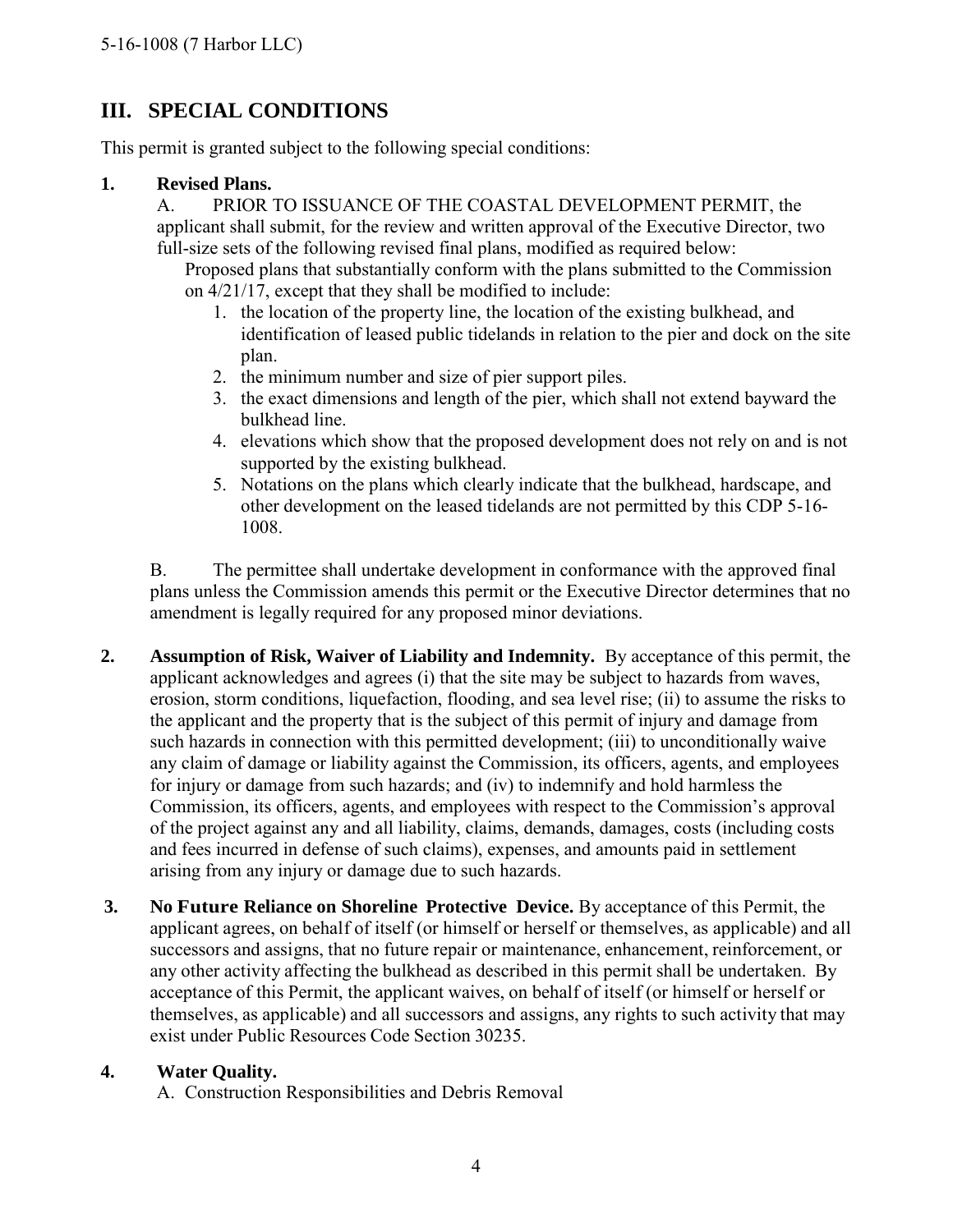- (1) No demolition or construction materials, equipment, debris, or waste shall be placed or stored where it may enter sensitive habitat, receiving waters or a storm drain, or be subject to wave, wind, rain or tidal erosion and dispersion;
- (2) Any and all debris resulting from demolition or construction activities, and any remaining construction material, shall be removed from the project site within 24 hours of completion of the project;
- (3) Demolition or construction debris and sediment shall be removed from work areas each day that demolition or construction occurs to prevent the accumulation of sediment and other debris that may be discharged into coastal waters;
- (4) Machinery or construction materials not essential for project improvements will not be allowed at any time in the intertidal zone;
- (5) If turbid conditions are generated during construction a silt curtain will be utilized to control turbidity;
- (6) Floating booms will be used to contain debris discharged into coastal waters and any debris discharged will be removed as soon as possible but no later than the end of each day;
- (7) Non buoyant debris discharged into coastal waters will be recovered by divers as soon as possible after loss;
- (8) All trash and debris shall be disposed in the proper trash and recycling receptacles at the end of every construction day;
- (9) The applicant shall provide adequate disposal facilities for solid waste, including excess concrete, produced during demolition or construction;
- (10) Debris shall be disposed of at a legal disposal site or recycled at a recycling facility. If the disposal site is located in the coastal zone, a coastal development permit or an amendment to this permit shall be required before disposal can take place unless the Executive Director determines that no amendment or new permit is legally required;
- (11) All stock piles and construction materials shall be covered, enclosed on all sides, shall be located as far away as possible from drain inlets and any waterway, and shall not be stored in contact with the soil;
- (12) Machinery and equipment shall be maintained and washed in confined areas specifically designed to control runoff. Thinners or solvents shall not be discharged into sanitary or storm sewer systems;
- (13) The discharge of any hazardous materials into any receiving waters shall be prohibited;
- (14) Spill prevention and control measures shall be implemented to ensure the proper handling and storage of petroleum products and other construction materials. Measures shall include a designated fueling and vehicle maintenance area with appropriate berms and protection to prevent any spillage of gasoline or related petroleum products or contact with runoff. The area shall be located as far away from the receiving waters and storm drain inlets as possible;
- (15) Best Management Practices (BMPs) and Good Housekeeping Practices (GHPs) designed to prevent spillage and/or runoff of demolition or construction-related materials, and to contain sediment or contaminants associated with demolition or construction activity, shall be implemented prior to the on-set of such activity; and
- (16) All BMPs shall be maintained in a functional condition throughout the duration of construction activity.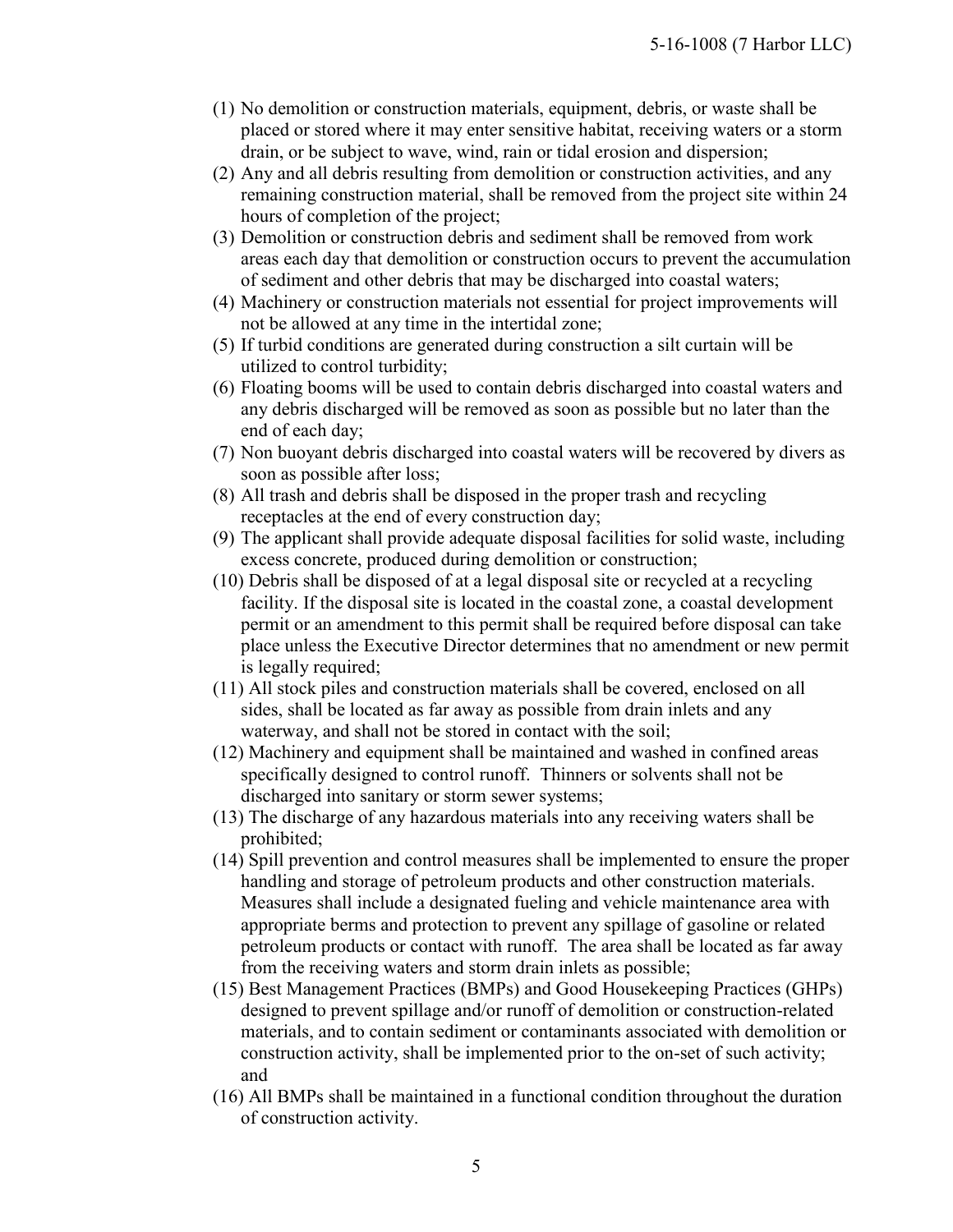### B. Best Management Practices Program

By acceptance of this permit the applicant agrees that the long-term water-borne berthing of boat(s) in the approved dock and/or boat slip will be managed in a manner that protects water quality pursuant to the implementation of the following BMPs.

(1) Boat Cleaning and Maintenance Measures:

- a. In-water top-side and bottom-side boat cleaning shall minimize the discharge of soaps, paints, and debris;
- b. In-the-water hull scraping or any process that occurs under water that results in the removal of paint from boat hulls shall be prohibited. Only detergents and cleaning components that are designated by the manufacturer as phosphate-free and biodegradable shall be used, and the amounts used minimized; and
- c. The applicant shall minimize the use of detergents and boat cleaning and maintenance products containing ammonia, sodium hypochlorite, chlorinated solvents, petroleum distillates or lye.
- (2) Solid and Liquid Waste Management Measures:
	- a. All trash, recyclables, and hazardous wastes or potential water contaminants, including old gasoline or gasoline with water, absorbent materials, oily rags, lead acid batteries, anti-freeze, waste diesel, kerosene and mineral spirits will be disposed of in a proper manner and will not at any time be disposed of in the water or gutter.
- (3) Petroleum Control Management Measures:
	- a. Boaters will practice preventive engine maintenance and will use oil absorbents in the bilge and under the engine to prevent oil and fuel discharges. Oil absorbent materials shall be examined at least once a year and replaced as necessary. Used oil absorbents are hazardous waste in California. Used oil absorbents must therefore be disposed in accordance with hazardous waste disposal regulations. The boaters will regularly inspect and maintain engines, seals, gaskets, lines and hoses in order to prevent oil and fuel spills. The use of soaps that can be discharged by bilge pumps is prohibited;
	- b. If the bilge needs more extensive cleaning (e.g., due to spills of engine fuels, lubricants or other liquid materials), the boaters will use a bilge pump-out facility or steam cleaning services that recover and properly dispose or recycle all contaminated liquids; and
	- c. Bilge cleaners which contain detergents or emulsifiers will not be used for bilge cleaning since they may be discharged to surface waters by the bilge pumps.

## **5. Eelgrass Survey(s).**

A. Pre-Construction Eelgrass Survey. Pre-Construction Eelgrass Survey. A valid preconstruction eelgrass (*Zostera marina*) survey shall be completed during the period of active growth of eelgrass (typically March through October). The pre- construction survey shall be completed within 60 days before the start of construction. The survey shall be prepared in full compliance with the "California Eelgrass Mitigation Policy" dated October 2014 (except as modified by this special condition) adopted by the National Marine Fisheries Service and shall be prepared in consultation with the California Department of Fish and Wildlife. The applicant shall submit the eelgrass survey for the review and approval of the Executive Director within five (5) business days of completion of each eelgrass survey and in any event no later than fifteen (15)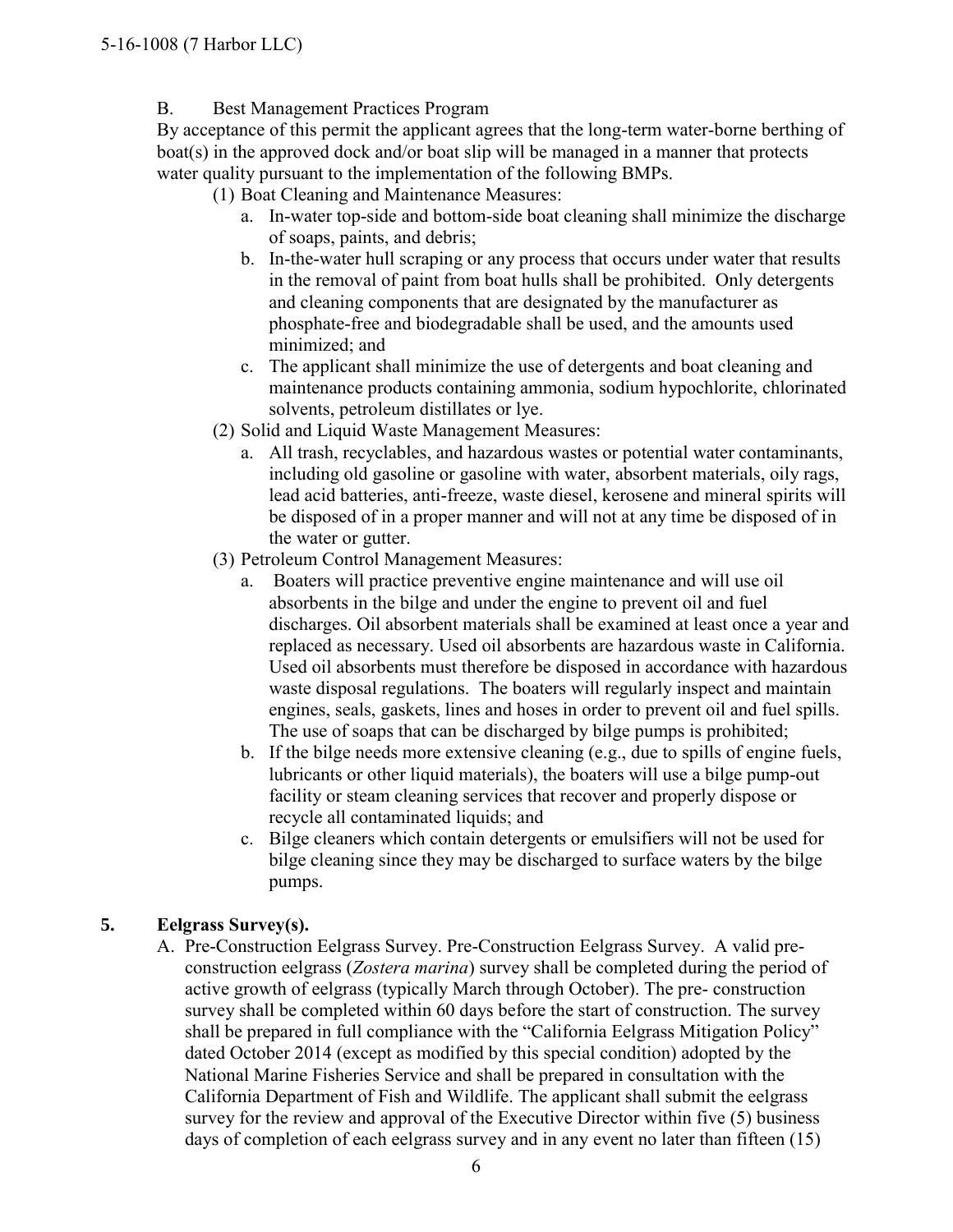business days prior to commencement of any development. If the eelgrass survey identifies any eelgrass within the project area which would be impacted by the proposed project, the development shall require an amendment to this permit from the Coastal Commission or a new coastal development permit.

B. Post-Construction Eelgrass Survey. If any eelgrass is identified in the project area by the survey required in subsection A of this condition above, within 30 days of completion of construction if completion of construction occurs within the active growth period, or within the first 30 days of the next active growth period following completion of construction that occurs outside of the active growth period, the applicant shall survey the project site to determine if any eelgrass was adversely impacted. The survey shall be prepared in full compliance with the "California Eelgrass Mitigation Policy" dated October 2014 (except as modified by this special condition) adopted by the National Marine Fisheries Service and shall be prepared in consultation with the California Department of Fish and Wildlife. The applicant shall submit the post-construction eelgrass survey for the review and approval of the Executive Director within thirty (30) days after completion of the survey. If any eelgrass has been impacted by project construction, the applicant shall replace the impacted eelgrass at a minimum 1.38:1 ratio on-site, or at another appropriate location subject to the approval of the Executive Director, in accordance with the California Eelgrass Mitigation Policy. Any exceptions to the required 1.38:1 mitigation ratio found within CEMP shall not apply. Implementation of mitigation shall require an amendment to this permit or a new coastal development permit unless the Executive Director determines that no amendment or new permit is legally required.

#### **6. Pre-construction** *Caulerpa Taxifolia* **Survey.**

- A. Not earlier than 90 days nor later than 30 days prior to commencement or re-commencement of any development authorized under this coastal development permit (the "project"), the applicant shall undertake a survey of the project area and a buffer area at least 10 meters beyond the project area to determine the presence of the invasive alga *Caulerpa taxifolia*. The survey shall include a visual examination of the substrate.
- B. The survey protocol shall be prepared in consultation with the Regional Water Quality Control Board, the California Department of Fish and Wildlife, and the National Marine Fisheries Service.
- C. Within five (5) business days of completion of the survey, the applicant shall submit the survey:
	- (1) for the review and approval of the Executive Director; and
	- (2) to the Surveillance Subcommittee of the Southern California Caulerpa Action Team (SCCAT). The SCCAT Surveillance Subcommittee may be contacted through California Department of Fish & Wildlife (858/467-4218) National Marine Fisheries Service (562/980-4043).
- D. If *Caulerpa taxifolia* is found within the project or buffer areas, the applicant shall not proceed with the project until 1) the applicant provides evidence to the Executive Director, subject to concurrence by the Executive Director, that all *C. taxifolia* discovered within the project and buffer area has been eliminated in a manner that complies with all applicable governmental approval requirements, including but not limited to those of the California Coastal Act, or 2) the applicant has revised the project to avoid any contact with *C. taxifolia*. No revisions to the project shall occur without a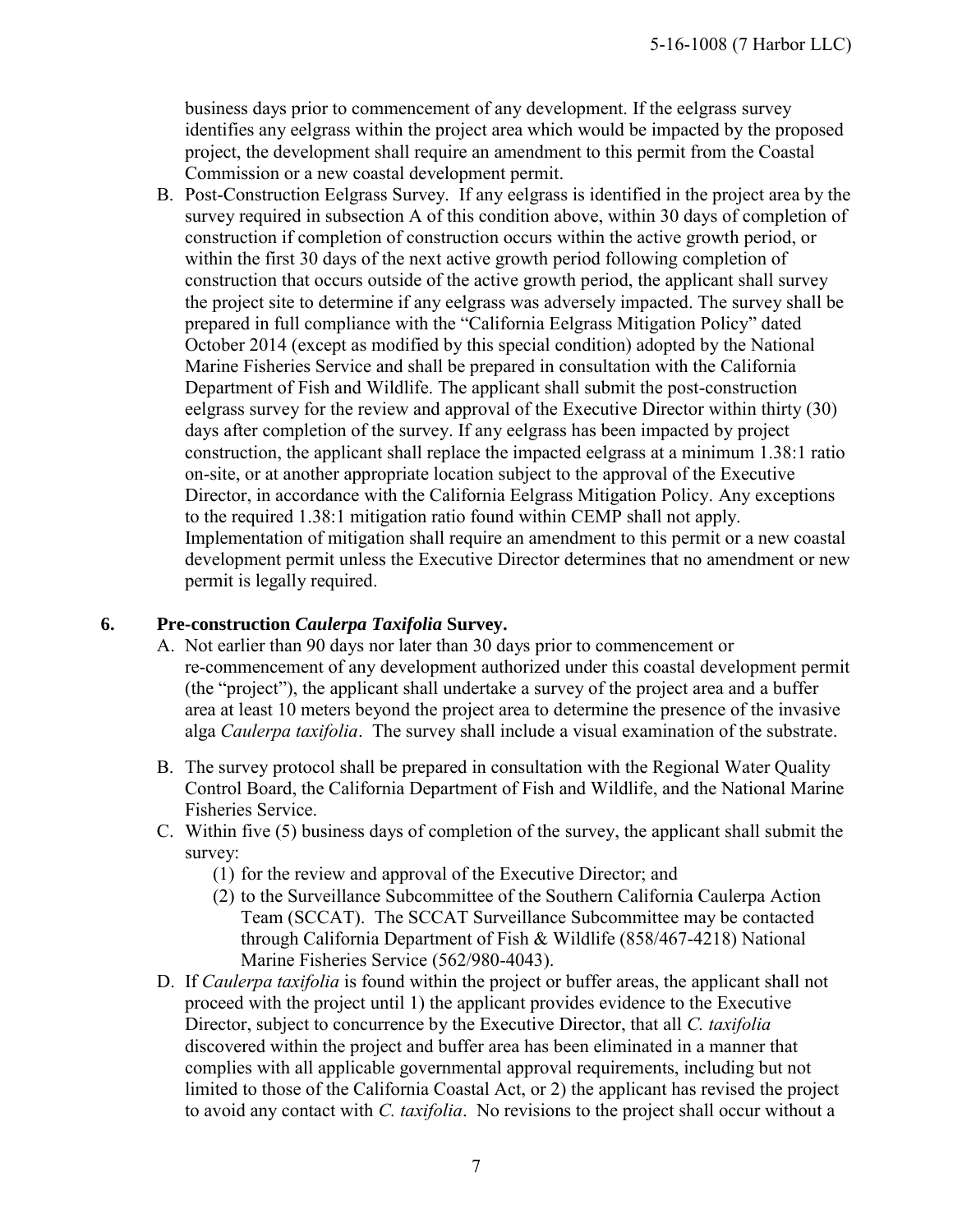Coastal Commission approved amendment to this coastal development permit unless the Executive Director determines that no amendment is legally required.

**7. Public Rights.** The Coastal Commission's approval of this permit shall not constitute a waiver of any public rights that exist or may exist on the property. The permittee shall not use this permit as evidence of a waiver of any public rights that may exist on the property.

# **IV. FINDINGS AND DECLARATIONS**

## **A. PROJECT LOCATION & DESCRIPTION**

The project site is a bayfront lot located at 7 Harbor Island, a private gated island community within Newport Harbor, within the City of Newport Beach, Orange County (**[Exhibit No. 1](https://documents.coastal.ca.gov/reports/2017/5/f8g/f8g-5-2017-exhibits.pdf)**). Currently, a three-story, 7,549 square foot, single-family residence with an attached three-car garage occupies the project site, which was permitted in 2015 (CDP No. 5-14-1901). The City of Newport Beach Coastal Land Use Plan (CLUP) designates the site as Single-Unit Residential Detached (RSD-B). Single-family residences and associated private boat dock systems characterize the subject site and the surrounding area.

The lot is composed of 2 parcels legally owned by the applicant. The existing house is located on parcel 1, the backyard is located on parcel 2. The bayward edge of parcel 2 is delineated by the adjudicated mean high tide line. South of these two parcels is a parcel of filled Public Tidelands that is leased by the applicant from the County of Orange, which contains the existing bulkhead and unpermitted hardscape (**[Exhibit No. 3\)](https://documents.coastal.ca.gov/reports/2017/5/f8g/f8g-5-2017-exhibits.pdf)**. The existing pier to the dock float ties into the bulkhead (**[Exhibit No. 4\)](https://documents.coastal.ca.gov/reports/2017/5/f8g/f8g-5-2017-exhibits.pdf)**. Beyond the bulkhead are Public Tidelands accessible to the public that are not under a lease agreement.

The separation of private property from Public Tidelands was created through an adjudicated mean high tide line, established through a judgement rendered in action No. 23690 in the Superior Court of the State of California in and for the County of Orange, which was recorded 7/12/28 in book 181 page 162 of official records. Bayward/South of the adjudicated mean high tide line, are Public Tidelands and submerged lands in Newport Bay that are managed by the County of Orange as identified in a "Tidelands Survey for Newport Harbor for the City of Newport Beach."

The bulkhead located on the leased tidelands was not permitted by the Coastal Commission, and it may be considered pre-coastal. Neither Commission staff nor the applicant is able to identify when the bulkhead was built. In 2015, the applicant submitted a status report of the bulkhead, which indicated that it is not in need of repairs. The Commission adopted findings (5-14-1901) which state:

*Since the proposed residence is not reliant upon the existing seawall, the existing seawall should be removed. However, no work is currently proposed on the seawall. If in the future, work is anticipated on the existing seawall, the seawall should be removed. The seawall is also currently located outside of the applicant's property on Public Tidelands and is pre-coastal/unpermitted. To ensure that the proposed new development minimizes risks to life and property in areas of high flood/coastal hazards and is consistent with Section 30253 of the Coastal Act, the Commission impose[d] Special Condition No. 1 requiring the applicants to agree that no shoreline protective device(s) shall ever be constructed to protect the development approved pursuant to this CDP, including but not limited to, the residence and garage, foundations, patio and any future improvements, in the event that the*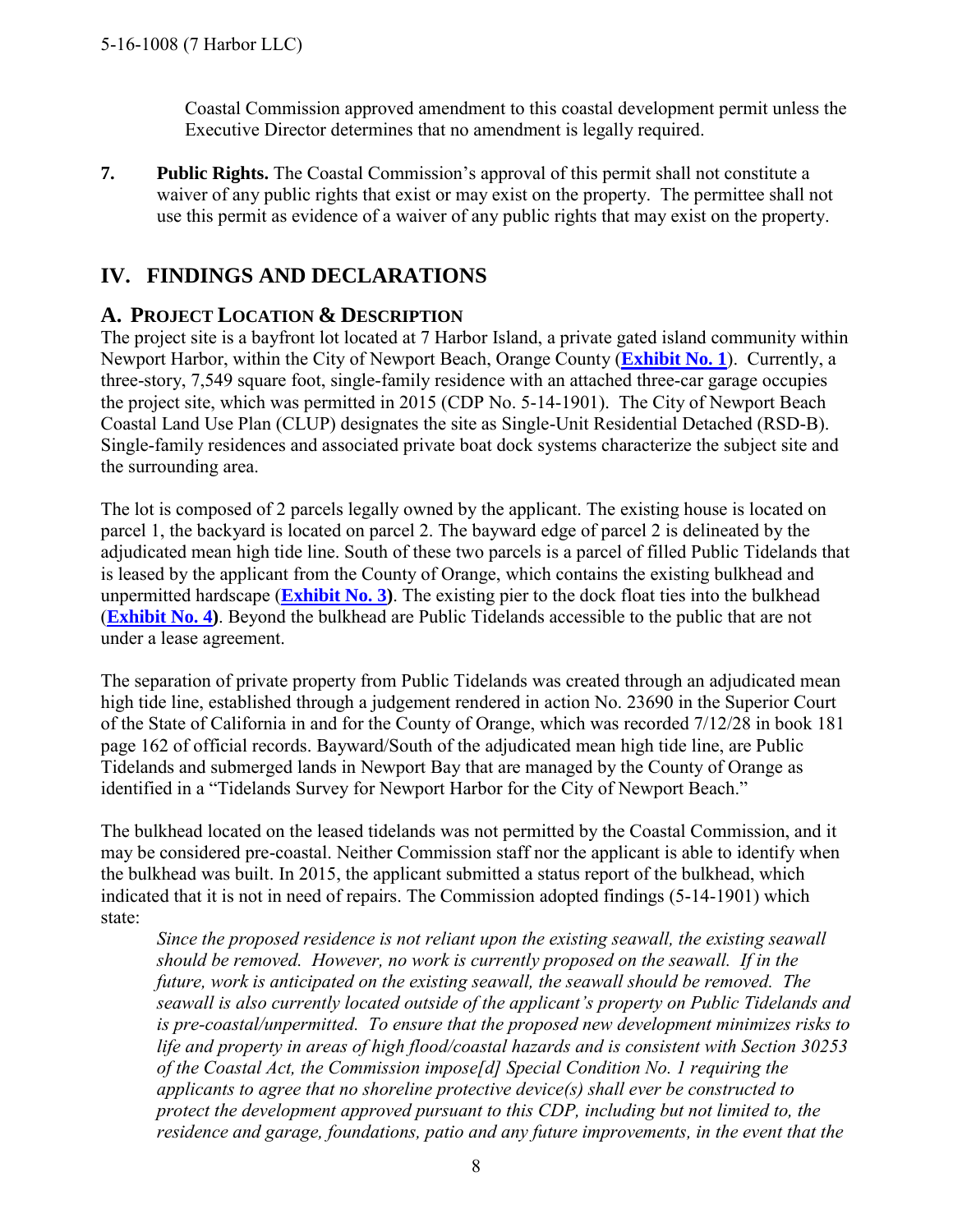*development is threatened with damage or destruction from waves, erosion, storm conditions, flooding, sea level rise or other natural hazards in the future.* 

The applicant is not proposing to remove or otherwise improve the existing bulkhead. Because the bulkhead is not permitted, the proposed development must not rely on, and cannot be supported by the bulkhead.

The applicant is proposing to demolish the existing gangway, pier, L-shaped dock float, 2 concrete guide piles, and 4 concrete T piles, totaling 689 sq. ft. and construct a new U-shaped dock float, gangway, a 5 ft. wide pier, and 3 concrete guide piles, and 1 new T-pile totaling 707 sq. ft. in overwater coverage (**[Exhibit No. 2\)](https://documents.coastal.ca.gov/reports/2017/5/f8g/f8g-5-2017-exhibits.pdf).** Increased overwater coverage is 18 sq. ft. and has been minimized with the minimum dock finger width necessary. The new dock system will be comprised of wood and composite material, foam and concrete. The dock float will not extend past the pierhead line. The new dock system will be built seaward of the bulkhead and therefore, will not rely on the bulkhead. The plans for the proposed dock system will need to revised to show the new development does not rely on the bulkhead, therefore the Commission imposes **Special Condition No. 1**, requiring revised final plans. The proposed project is located in an area where coastal hazards exist and can adversely impact the development. Therefore, the Commission imposes **Special Condition No. 2**, requiring the applicant to assume the risk for the development. **Special Condition No. 3** of this permit ensures that there will be no maintenance or expansion of the current bulkhead.

The proposed dock system is being constructed on and over public tidelands and/or within an area subject to public trust doctrine. There is no direct public pedestrian access to public tidelands through the private residential lot at the subject site. Harbor Island is a private island, and therefore the only public access to these tidelands is from the bay. Therefore, the proposed project will not result in adverse impacts to public access. In order to preserve and maintain access to the public tidelands, **Special Condition No. 7** is imposed stating that the approval of a coastal development permit for the project does not waive any public rights or interest that exist or may exist on the property.

The dock will be used for recreational boating related purposes to serve a single-family residential development. The site has been surveyed by the City of Newport Beach Harbor Resources Division for eelgrass and no eelgrass was discovered in the project area. The eelgrass survey took place on October 6, 2016 as required by the City of Newport Beach Harbor Resources Division and eelgrass surveys completed during the active growth phase of eelgrass (typically March through October) are valid for 60-days with the exception of surveys completed in August-October. A survey completed in August - October shall be valid until the resumption of active growth (i.e., March 1). The project is agendized for the May 2017 Coastal Commission Hearing so the eelgrass survey no longer continues to be valid. Therefore, a subsequent eelgrass survey will be required prior to beginning any construction. A pre-construction *Caulerpa taxifolia* survey was completed on October 6, 2016 as required by the City of Newport Beach Harbor Resources Division and no *Caulerpa taxifolia* was discovered in the project area. *Caulerpa taxifolia* surveys are valid for 90 days. The project is agendized for the May 2017 Coastal Commission Hearing and by this time the *Caulerpa taxifolia* survey would not continue to be valid since 90-days have passed since the survey was completed. Thus, an up-to-date *Caulerpa taxifolia* survey must be conducted prior to commencement of the project. Therefore, the Commission imposes **Special Conditions No. 5** and **No. 6,** which identifies the procedures necessary to be completed prior to beginning any construction. Also, if any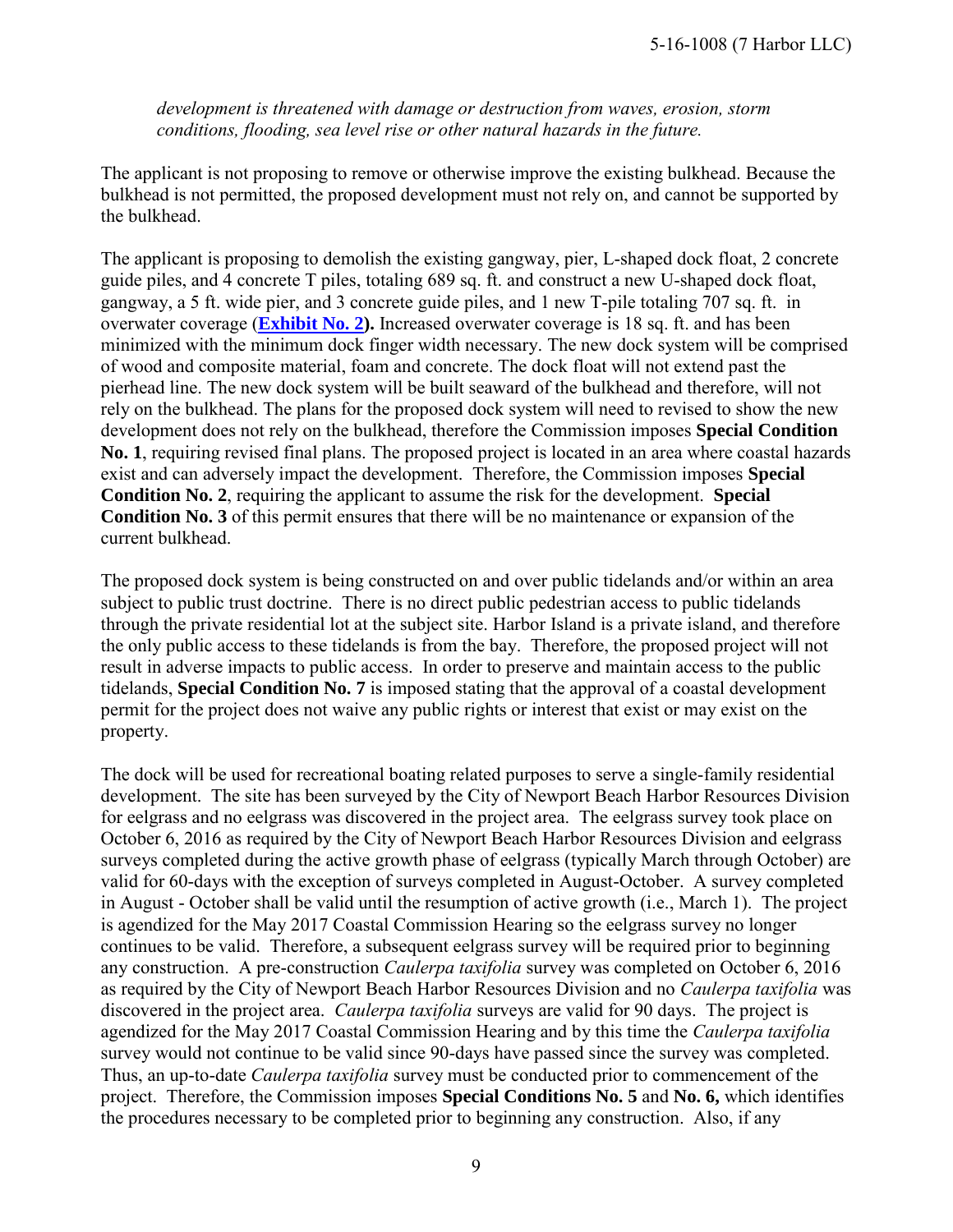### 5-16-1008 (7 Harbor LLC)

*Caulerpa taxifolia* is found on the project site, **Special Conditions No. 6** also identifies the procedures necessary to be completed prior to beginning any construction.

The storage or placement of construction material, debris, or waste in a location where it could be discharged into coastal waters would result in an adverse effect on the marine environment. The proposed project includes measures to help ensure protection of coastal waters and marine resources during construction. Measures proposed include: floating debris shall be removed from the water and disposed of properly, all construction activities shall occur within the designated project footprint, and silt curtains shall be used during pile replacement. The Regional Water Quality Control Board (RWQCB) has determined that the proposed project will not adversely impact water quality if standard construction methods and materials are used. The applicant has received approval from the U.S. Army Corps of Engineers and the permit is pending coastal development permit approval. To ensure that all impacts (pre- and post- construction) to water quality are minimized, however, and to reduce the potential for construction related impacts on water quality, the Commission imposes **Special Condition No. 4**, which requires, but is not limited to, appropriate storage and handling of construction equipment and materials to minimize the potential of pollutants to enter coastal waters; and the continued use and maintenance of post construction BMPs.

The applicant has received a letter of permission from the U.S. Army Corps of Engineers (SPL-2017-00024-MRR) for the proposed project. An LCP for the City of Newport Beach was effectively certified on January 13, 2017. The landward side of the development is now within the City's LCP jurisdiction; however, since the subject coastal development permit application was submitted to the Commission prior to effective certification of the City's LCP, the Commission continues to act as the permitting authority for the coastal development permit application. The portion of the project (the pier) within the City's LCP jurisdiction is consistent with the LCP. The majority of the proposed development is located seaward of the mean high tide and is within the Commission's original permit jurisdiction. The standard of review for development within the Commission's original permit jurisdiction is Chapter 3 of the Coastal Act.

## **B. WATER QUALITY**

The proposed work will be occurring on, within, or adjacent to coastal waters. The storage or placement of construction material, debris, or waste in a location where it could be discharged into coastal waters would result in an adverse effect on the marine environment. To reduce the potential for construction related impacts on water quality, the Commission imposes special conditions requiring, but not limited to, the appropriate storage and handling of construction equipment and materials to minimize the potential of pollutants to enter coastal waters. To reduce the potential for post-construction impacts to water quality the Commission requires the continued use and maintenance of post construction BMPs. As conditioned, the Commission finds that the development conforms with the City's Certified LCP and Sections 30230 and 30231 of the Coastal Act.

## **C. PUBLIC ACCESS**

As conditioned, the proposed development will not have any new adverse impact on public access to the coast or to nearby recreational facilities. Thus, as conditioned, the Commission finds that the development conforms with the City's Certified LCP and conforms with Sections 30210 through 30214, Sections 30220 through 30224, and 30252 of the Coastal Act.